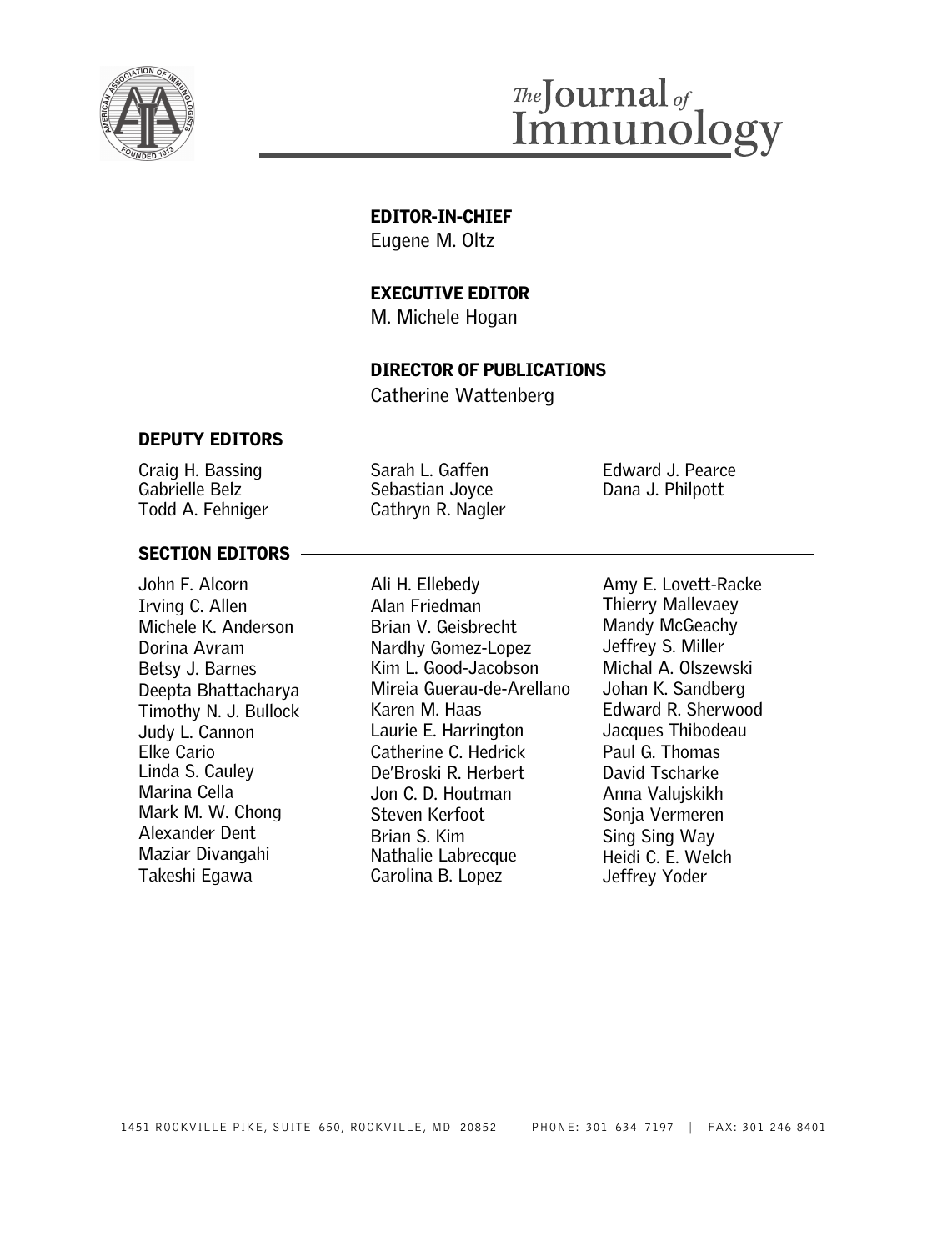

# *Ihe*Journal<sub>of</sub><br>Immunology

#### **ASSOCIATE EDITORS**

Ali Abdul-Sater Troy A. Baldwin Robert A. Barrington Uttiya Basu Matthew Bettini Antie Blumenthal Rachel Bonami Igor E. Brodsky Charles R. Brown Christian E. Busse Ling Cao Luisa Cervantes-Barragan Grace Y. Chen Eric T. Clambey Matthew C. Cook Tom Cupedo Louise M. D'Cruz Ludovic Desvignes Gina M. Doody Purnima Dubey Rachel Ettinger Roberta Faccio Marika Falcone Zhichao Fan Maurizio Federico Martin Felices Carl G. Feng Viviana P. Ferreira Sherry D. Fleming Alban Gaultier Jens A. E. Geginat Fernand-Pierre Gendron Sylvie Girard

Apostolos Gittis Fotini Gounari Kymberly Gowdy Tajie H. Harris Daniel Hawiger Philipp Henneke Curtis Henry Erica L. Herzog Heather D. Hickman Samuel Huber Ken J. Ishii Shaun W. Jackson Hanna Jarva J. Michelle Kahlenberg Stephen Kent Ulf Klein Jacob E. Kohlmeier Nicole L. La Gruta Olivier J. Lantz Chaoran Li Jinhua Lu Theresa T. Lu John R. Lukens Mary A. Markiewicz Alberto Martin Craig L. Maynard S. Celeste Morley Bethany Mundy-Bosse Dawn C. Newcomb Ryan M. O'Connell Kenneth J. Oestreich Andras Perl Patricia A. Pioli

Martin Prlic Balázs Rada Ziaur S. M. Rahman R. Lee Reinhardt Elizabeth A. Repasky Karla K. Rodgers Paulo C. Rodriguez Jamie Rossjohn Brian D. Rudd Steffanie Sabbaj Irene Salinas Anne B. Satterthwaite Christopher Scharer Tiffany Scharschmidt Hans-Uwe Simon Christopher M. Snyder Gregory F. Sonnenberg Simona Stäger Robin Stephens Hariharan Subramanian Zuoming Sun Mark S. Sundrud John R. Teijaro Emma Teixeiro Heth R. Turnquist David Verhoeven Alejandro V. Villarino Jörn-Hendrik Weitkamp Haitao Wen Yu Zhang Julie Zikherman Norberto W. Zwirner